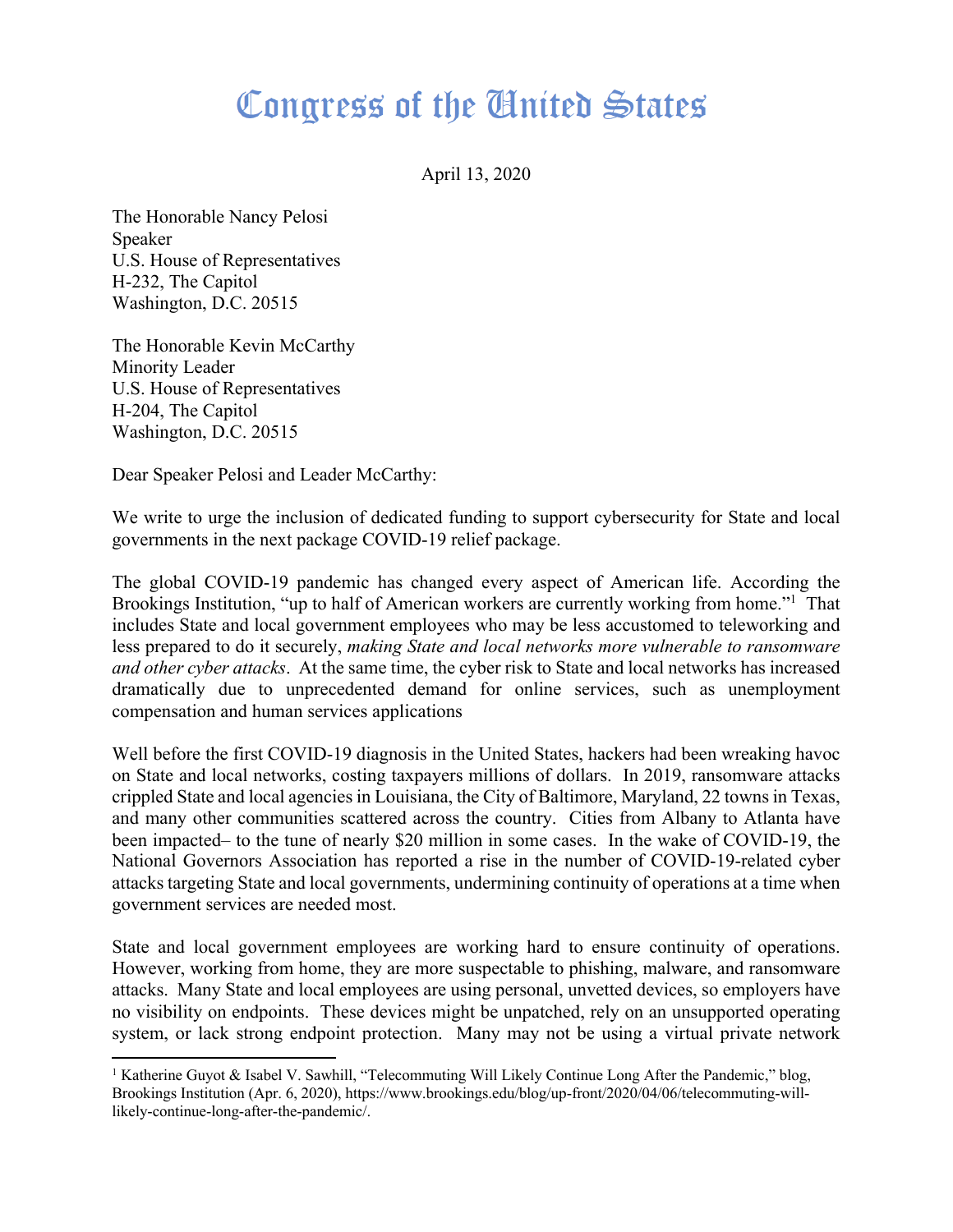(VPN). Additionally, the rapid development and scaling up of potentially vulnerable, unvetted applications to facilitate online services presents new risks. In short, the State and local jurisdictions we are counting on to help implement and deliver the COVID-19 relief packages Congress has passed have less cybersecurity than most Congressional offices.

In February, the Committee on Homeland Security approved and ordered reported H.R. 5823, the *State and Local Government Cybersecurity Improvement Act*, bi-partisan legislation to provide \$400 million in cybersecurity grants to States annually. Among other things, the legislation would allow State and local governments to use funds to address cybersecurity risks deemed imminent by the Director of the Cybersecurity and Infrastructure Security Agency. Importantly, this assistance is separate and apart from election security assistance.

The American public is counting on State and local jurisdictions to implement and deliver COVID-19 relief packages approved by Congress. Any disruption in the delivery of services would only compound the strain on State and local governments struggling to effectively serve their citizens in the midst of a global pandemic. We cannot let that happen.

As such, we respectfully request that you consider including cybersecurity assistance grants for State and local governments in the next COVID-19 relief package. They are critical partners in our response and recovery, and their ability to deliver services unabated is critical to national resiliency.

Thank you for your consideration of this request.

Sincerely,

 $\mathcal{L}_\text{max}$  , where  $\mathcal{L}_\text{max}$  and  $\mathcal{L}_\text{max}$  and  $\mathcal{L}_\text{max}$ 

Bennie G. Thompson Chairman Committee on Homeland Security

Cedric L. Richmond Chairman Subcommittee on Cybersecurity, Infrastructure Security, and Innovation Committee on Homeland Security

 $/\mathbf{s}/\mathbf{s}$ 

C.A. Dutch Ruppersberger Member of Congress

Derek Kilmer Member of Congress